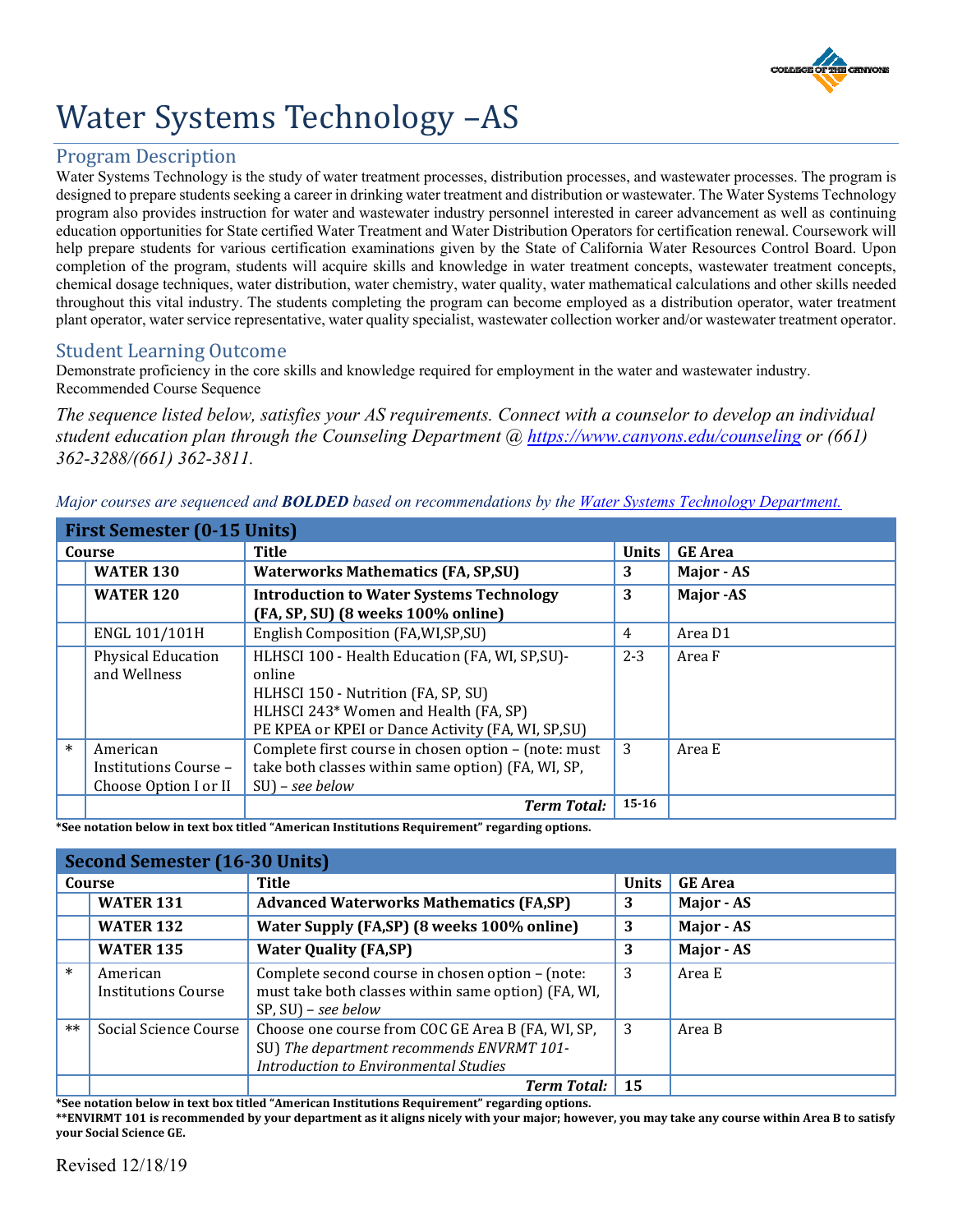

| Third Semester (31-45 Units) |                                                                                            |                                                                                                                                                                                                                                          |              |                     |
|------------------------------|--------------------------------------------------------------------------------------------|------------------------------------------------------------------------------------------------------------------------------------------------------------------------------------------------------------------------------------------|--------------|---------------------|
| Course                       |                                                                                            | Title                                                                                                                                                                                                                                    | <b>Units</b> | <b>GE</b> Area      |
|                              | Water 140 & 141<br><b>OR</b><br>Water 150 & 151<br><b>OR</b><br><b>WATER 160 &amp; 161</b> | <b>Water Distribution Operator I &amp; II</b><br>(8 weeks each) (FA, SP)<br><b>Water Treatment Plant Operation I &amp; II</b><br>(8 weeks each) (FA,SP)<br><b>Wastewater Treatment and Disposal I &amp; II</b><br>(8 weeks each) (FA,SP) | 6            | Major - AS          |
|                              | Natural Sciences<br>Course                                                                 | Choose one course from COC GE Area A (lab not<br>required) (FA, WI, SP, SU)                                                                                                                                                              | 3            | Area A              |
|                              | Communication and<br><b>Analytical Thinking</b>                                            | Choose any math course from COC GE Area D2 (FA,<br>WI, SP, SU)<br>A math course is recommended to meet also<br>meet the Mathematics Competency<br>Requirement.                                                                           | $3 - 5$      | Area D <sub>2</sub> |
| ***                          | Humanities and Fine<br>Arts                                                                | Choose one course from COC GE Area C (FA, WI, SP,<br>SU)                                                                                                                                                                                 | 3            | Area C & Diversity  |
|                              |                                                                                            | <b>Term Total:</b>                                                                                                                                                                                                                       | $15 - 17$    |                     |

 **\*\*\*Consider taking a humanities general education course GE Area C with an (\*) indication on the Associate Degree Requirements Checklist (pink GE pattern). Courses with an (\*) will also meet the GE Diversity Requirement. Refer to the Associate Degree Checklist for details.** 

| <b>Fourth Semester (46-60 Units)</b> |                                                                                |                                                                                                                                                                                                                                         |              |                                                                              |
|--------------------------------------|--------------------------------------------------------------------------------|-----------------------------------------------------------------------------------------------------------------------------------------------------------------------------------------------------------------------------------------|--------------|------------------------------------------------------------------------------|
| Course                               |                                                                                | Title                                                                                                                                                                                                                                   | <b>Units</b> | <b>GE</b> Area                                                               |
|                                      | Water 140 & 141<br>OR.<br>Water 150 & 151<br>OR.<br><b>WATER 160 &amp; 161</b> | <b>Water Distribution Operator I &amp; II</b><br>(8 weeks each) (FA, SP)<br><b>Water Treatment Plant Operation I &amp; II</b><br>(8weeks each) (FA,SP)<br><b>Wastewater Treatment and Disposal I &amp; II</b><br>(8 weeks each) (FA,SP) | 6            | Electives - AS<br>Must be a different<br>sequence from course taken<br>above |
|                                      | Elective Course OR<br>Diversity if not yet<br>met                              | Choose any course that is an associate degree<br>applicable course (FA, WI, SP, SU) OR<br>Diversity Requirement (May double with other GE<br>Notated with an Asterisk on the GE Checklist)                                              | 3            | Elective or Diversity                                                        |
| ****                                 | Elective Course                                                                | Choose any course that is an associate degree<br>applicable course (FA, WI, SP, SU)                                                                                                                                                     | 3            | Elective                                                                     |
| ****                                 | <b>Elective Course</b>                                                         | Choose any course that is an associate degree<br>applicable course (FA, WI, SP, SU)                                                                                                                                                     | 3            | Elective                                                                     |
|                                      |                                                                                | <b>Term Total:</b>                                                                                                                                                                                                                      | 15           |                                                                              |

 **\*\*\*\*For Elective Courses, consider taking additional Water Courses (Water 140 & 141 or 150 & 151, or 160 & 161) that have not been completed yet.** 

**Notes: In order to complete your AS degree in two years a minimum of 15 units per semester is necessary. You may consider taking winter/summer coursework to help lighten your load during fall/spring.** 

#### **\*American Institutions Requirement –** Select one of the options below and complete a total of 6 units

| A AAAAWAA AAAWAAN WAXYAAWA ANWANAA WAANWAAN HII WYAYYY YAAYI YA MARWA YO MAANAYYY YY YY YYA U YMAAYWA AHAAN AH |                                                                                       |  |  |
|----------------------------------------------------------------------------------------------------------------|---------------------------------------------------------------------------------------|--|--|
| <b>Option 1</b>                                                                                                | One course from the following: Economics 170/170H, History 111/11H, History 112/112H, |  |  |
|                                                                                                                | History 120/120H, or History 130 AND Political Science 150/150H (FA, WI, SP, SU)      |  |  |
| Option 2                                                                                                       | History 111/111H AND History 112/112H (FA, WI, SP, SU)                                |  |  |

#### **Counseling Resources:**

Water Systems Technology Department Website: [www.canyons.edu/water](http://www.canyons.edu/water) 

[Associate Degree Checklist:](https://www.canyons.edu/_resources/documents/studentservices/counseling/top10/AssociateDegreeRequirements20192020.pdf)

https://www.canyons.edu/\_resources/documents/studentservices/counseling/top10/AssociateDegreeRequiremen ts20192020.pdf

[Petition for Certificate](https://www.canyons.edu/studentservices/admissions/records/forms.php) - petitions are due during the semester you complete your program <https://www.canyons.edu/studentservices/admissions/records/forms.php>

Revised 12/18/19